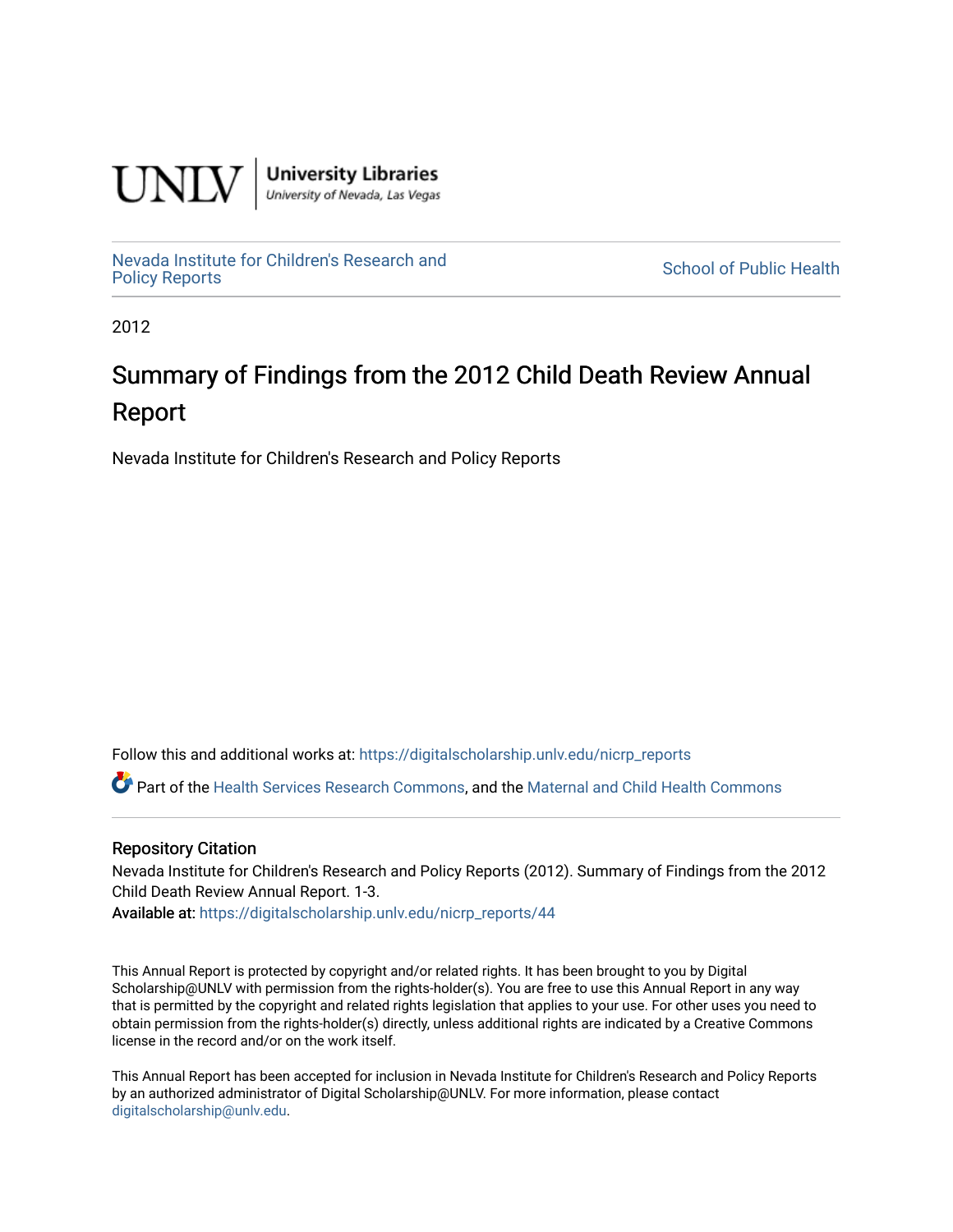# **Summary of Findings from the 2012 Child Death Review Annual Report**

The 2012 Annual Report of Child Deaths in Clark County, Nevada provides data regarding all infant, child, and fetal (over 20 weeks gestation) deaths occurring in Clark County in 2012. Since 2008, the Child Death Review Team in Clark County has reviewed 100% of the child deaths referred to the team by the Clark County Office of the Coroner/Medical Examiner. This includes all natural deaths, as well as all accidents, homicides, suicides, and undetermined cases.

## **Overall 2012 Child Death Statistics**

#### **Manners of Death in 2012**

- 222 cases reviewed in 2012 (28.6% decrease since 2008)
- 127 Natural (decrease of 37.44 % from 203 cases in 2008)
- 66 Accidents (increase of 1.5% from 65 cases in 2008 first increase since seeing steady declines 2008-2011)
- 5 Suicide (decrease of 25% from 4 cases in 2008)
- 8 Homicide (a decrease of 61.9% from 21 cases in 2008- 2012 had the smallest number recorded since 2006)
- 16 Undetermined (a decrease of 11.1% from 18 cases in 2008)

#### **Causes of Death in 2012**

- Increase in motor vehicle incidents from 10 in 2011 to 19 in 2012
- SIDS stayed the same at 1 case in 2012
- Decrease in deaths caused by weapons from 30 in 2011 to 7 in 2012
- Increase in suffocation/strangulation deaths from 15 in 2011 to 23 in 2012
- Drowning up by one case from 8 in 2011 to 9 in 2012
- Poisoning/Overdose cases showed an increase from 9 in 2011 to 16 in 2012

### **2012 Child Deaths by Manner of Death – Additional Details and Recommendations for Prevention**

**Natural –** There were 127 natural deaths reviewed in 2012. 44.9% of these deaths were due to complications of prematurity, followed by congenital defect (25.2%) and chronic illness (18.9%). 71.7% of natural deaths were children less than one year of age.

#### *Recommendations:*

- Continue to improve data collection and research on child deaths related to prematurity.
- Improve access and outreach for adequate family planning and prenatal care, particularly for young women (15-20 years of age).
- Improve parent education about proper management of common chronic illnesses in children such as asthma and diabetes.

**Accident-** Accidental deaths accounted for 29.7% (66 cases) of child deaths in 2012. The leading causes of accidental death included suffocation at 31.8% (n=21) followed by motor vehicle accidents (MVA) at 28.7% (n=19), complications of maternal drug use at 18.1% (n=12), drowning at 13.6% (n=9), and poisoning at 4.5% (n=3). For the third time in six years and the highest proportion in five years, the leading cause of accidental deaths cases were suffocations. In 2012 nearly all accidental suffocations (n=18) were children less than one year of age and all of those cases occurred in a sleeping environment. Motor vehicle accidents increased from 27% in 2011 to 28.7% in 2012 with half of the decedents (52.6%) between the ages of 15-17. Poisoning also showed an increase from 21.6% in 2011 to 22.6% in 2012, with 18.1% caused from complications of maternal drug use. In 2012 about half (n=5) of the drowning victims in Clark County were between the ages of one and four years and 55.6 % of all victims drowned in a pool or spa, while 44.4% (n=4) of drowning incidents occur in some kind of open water like a lake, river, or wash.

#### *Recommendations:*

- Improve/expand culturally sensitive outreach and education efforts regarding safe sleep environments for infants.
- Support campaigns for motor vehicle and pedestrian safety.
- Support initiatives related to preventing substance abuse in young adults as well as treatment and prenatal care for substance abusing pregnant women.
- Support existing initiatives like the Southern Nevada Child Drowning Prevention Coalition to continue to promote water safety in our community to prevent drowning incidents

*The full report is avialable at the NICRP website http://nic.unlv.edu*

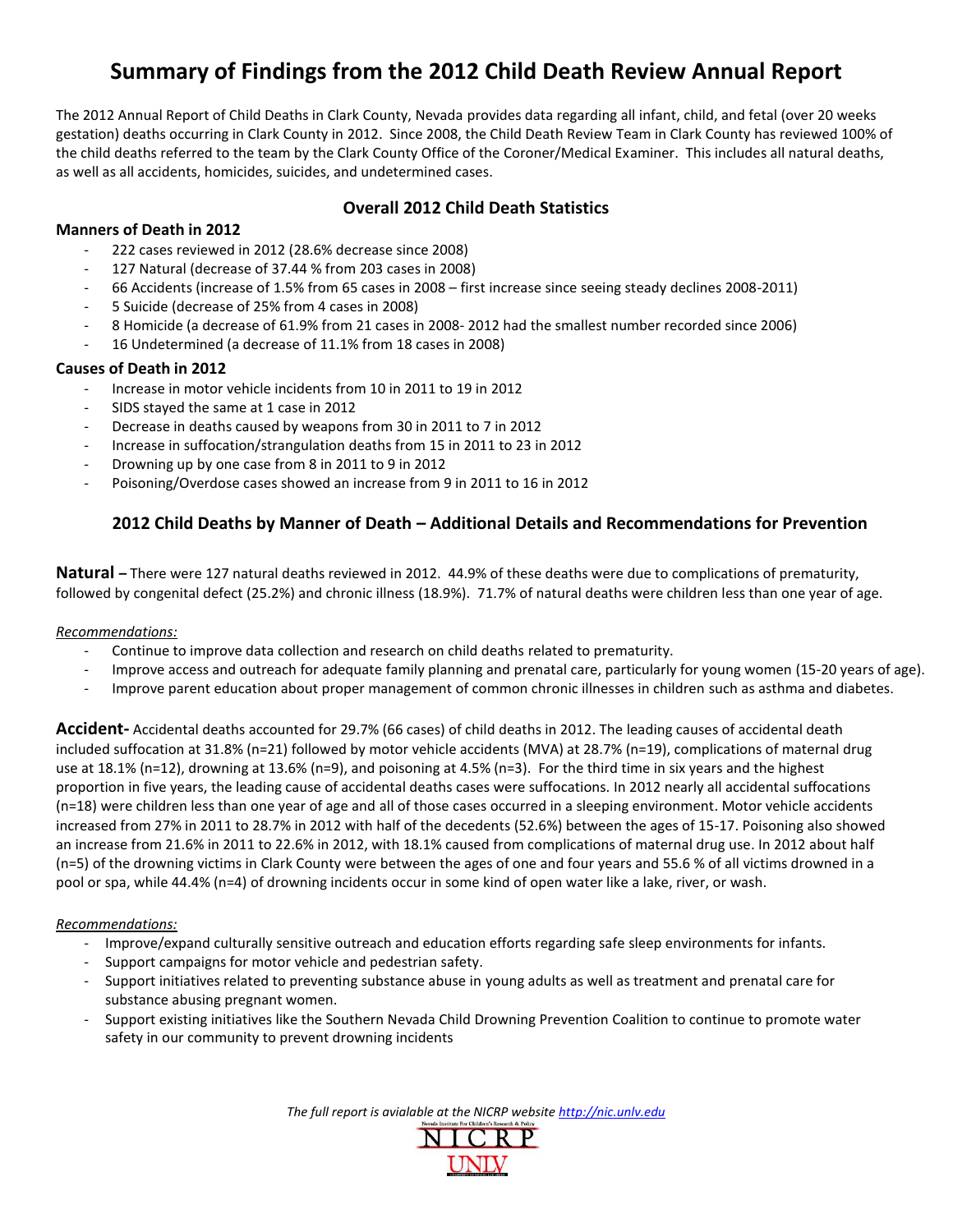**Suicide –** Suicide was the cause of 2.25% (5 cases) of child deaths in Clark County which represents a 68.8% decrease from 2011. All of the decedents attended school regularly, but two were experiencing school failure. None of the decedents had made a previous suicide attempt but 20% had made prior threats of suicide.

#### *Recommendations:*

- Expand and promote gatekeeper training for anyone working with youth to recognize signs of suicide as well as techniques for how to intervene if suicidal ideation is suspected.
- Expand existing firearm safety campaigns to include specific messages about preventing access to lethal means for suicide, especially if children have a history of mental health issues or prior attempts.

**Homicide-** In 2012, 3.6% (8 cases) of child deaths were categorized as homicides. This is a decrease from 19 deaths in 2011, nearly half of what we have seen since 2008, and the smallest number recorded since 2006. In 2012, youth 10-14 years was the most frequent age group at 37.5%, followed by children ages 5-9 at 25%. Homicides are categorized as either "firearm" homicides or "non-firearm" homicides, and in 2012 there were far more non-firearm homicides (n=7) than firearm homicides (n=1). For nonfirearm homicides (n=7), 85.7% were a result of child abuse or neglect (n=6). In four of those cases the perpetrator a parent's partner (boyfriend/girlfriend or step parent) and two cases the perpetrator was the biological parent. In the remaining case the perpetrator was a stranger. More than half (n=4) of the decedents' families had a history of involvement with the child welfare system.

#### *Recommendations:*

- Firearm Homicides: Focus on addressing the needs of youth (especially minority youth) through community based outreach and violence prevention activities.
- Non-Firearm Homicides: Develop and promote networks of services to help families most at risk to prevent incidents before they start. Parenting/stress management training should be targeted toward parents as well as other adults living in the home that may be responsible for caregiving.

**Undetermined** – 7.20% (16 cases) of child deaths were ruled undetermined, which is a decrease from 2008 (n=18). This ruling is used by the Office of the Coroner/Medical Examiner when information regarding the circumstances of the death makes it difficult for the medical examiner to make a distinct determination about the manner of the death. 8 of these 16 cases (50%) were infants less than 1 year of age. Among those children less than 1 year of age (n=8), 75% (n=6) died in a sleeping environment and in 4 of those 6 cases the child was sleeping with other adults.

# **Summary of Child Welfare History for all 2012 Child Deaths**

The team records whether a child or their family has ever had any involvement with the Department of Family Services (DFS). Prior history is recorded regardless of the cause of the child's death and often the cause of the child's death is unrelated to any previous history of involvement with DFS.

- 53 of the 222 cases reviewed had some family history of involvement with DFS prior to the child's death an increase of 2 cases from 2011 (n=51).
- In 8 cases the child/family had an open case with DFS at the time of the child's death (decrease of 2 cases from 2011)
- In 2 cases the child was in foster/shelter care at the time of their death (an increase from 2010).
- In 2012 there were 9 substantiated death allegations of abuse or neglect.
- Of the 9 substantiated death allegations (4.1% of all child deaths in Clark County), three were homicides, four undetermined, and two accidental. In nearly half (n=4) of these cases the decedents' and their family did not have any prior history with DFS.

*The full report is avialable at the NICRP website http://nic.unlv.edu*